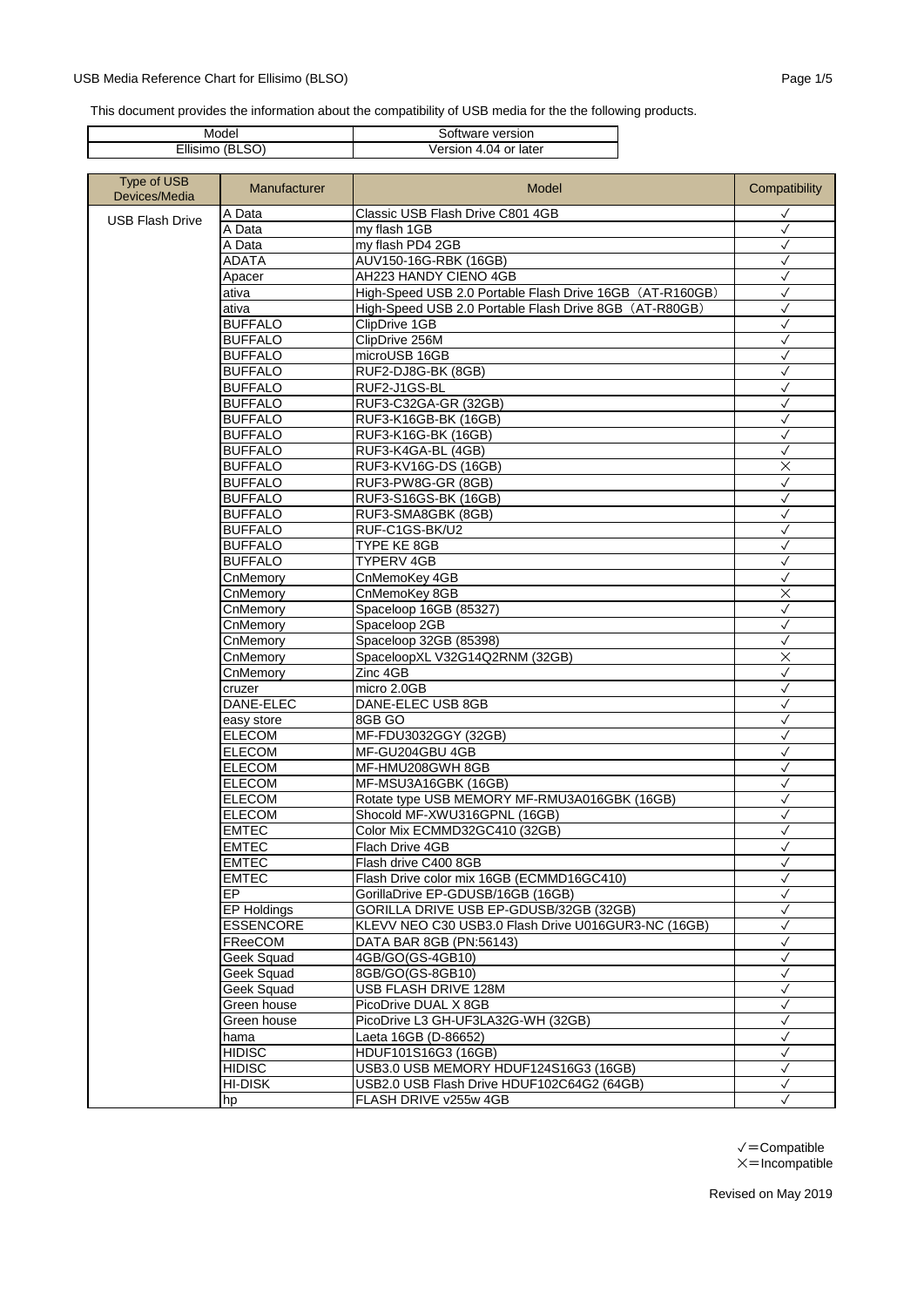| <b>Type of USB</b><br>Devices/Media | Manufacturer                  | Model                                         | Compatibility                |
|-------------------------------------|-------------------------------|-----------------------------------------------|------------------------------|
| <b>USB Flash Drive</b>              | hp                            | USB Flash Drive v165w 16GB (P-FD16GHP165-GE)  | $\checkmark$                 |
|                                     | hp                            | USB v255w 4GB                                 | $\checkmark$                 |
|                                     | Intenso                       | Alu Line 32GB 3016419 (32GB)                  | $\checkmark$                 |
|                                     | Intenso                       | Micro Line 3500470 (16GB)                     | ✓                            |
|                                     | Intenso                       | Premium Line 3534470 (16GB)                   | $\checkmark$                 |
|                                     | Intenso                       | Slim Line 8GB                                 | $\checkmark$                 |
|                                     | Intenso                       | USB Stick 4GB Speicherstick Business Line     | $\checkmark$                 |
|                                     | Intenso                       | USBDRIVE ALU LINE 3521471 (16GB)              | $\checkmark$                 |
|                                     | Intenso                       | USBDRIVE BUSINESS LINE 3511480 (32GB)         | √                            |
|                                     | <b>Intenso</b>                | <b>USBDRIVE RAINBOW LINE 32GB</b>             | $\checkmark$                 |
|                                     | <b>IO DATA</b>                | Easy Disk                                     | $\checkmark$                 |
|                                     | <b>IO DATA</b>                | ToteBag 128MB                                 | $\checkmark$                 |
|                                     | <b>IO DATA</b>                | ToteBag Smart 1GB                             | $\checkmark$                 |
|                                     | <b>IO-DATA</b>                | 16GB U2-ADP16G/K                              | ✓                            |
|                                     | <b>IO-DATA</b>                | EasyDisk Light 512M                           | $\checkmark$                 |
|                                     | <b>IO-DATA</b>                | EasyDisk Platinum 512M                        | $\checkmark$                 |
|                                     | <b>IO-DATA</b>                | EU3-ST/16GR (16GB)                            | $\checkmark$                 |
|                                     | <b>IO-DATA</b>                | TB-BH-2A 16GB                                 | $\times$<br>$\checkmark$     |
|                                     | <b>IO-DATA</b>                | U3-AL8G/PG (8GB)                              |                              |
|                                     | <b>JUSCO Products</b>         | <b>INTELLIGENT STICK 64MB</b>                 | $\checkmark$                 |
|                                     | Kingston                      | DataTraveler 100 G3 DT100G3/32GB (32GB)       | $\checkmark$                 |
|                                     | Kingston                      | DataTraveler 4GB (DTIG3/4GBDER)               | $\checkmark$                 |
|                                     | Kingston                      | DataTraveler 50 DT50/16GB (16GB)              | $\checkmark$                 |
|                                     | Kingston                      | DataTraveler DTMC3/32GB (32GB)                | ✓                            |
|                                     | kingston                      | DT109 8GB                                     | $\checkmark$<br>$\checkmark$ |
|                                     | Kingston Technology           | Data Traveler 64GB                            |                              |
|                                     | Kingston Technology           | Data Traveler mini 2GB<br>DataTraveler100 2GB | $\checkmark$<br>$\checkmark$ |
|                                     | Kingston Technology<br>Kodack | Lecteur Flash USB 2GB                         | $\checkmark$                 |
|                                     | LaCie                         |                                               | $\times$                     |
|                                     | LaCie                         | iamaKey 8GB<br>LCU-IM16G 16GB                 | $\checkmark$                 |
|                                     | LACIE                         | PatiteKey 3DU5-LH9D-APW5-C (16GB)             | $\checkmark$                 |
|                                     | LACIE                         | PORSCHE DESIGN 3DUU-JUKZ-GKXE-G (16GB)        | $\checkmark$                 |
|                                     | Lexar                         | JumpDrive 128M                                | $\checkmark$                 |
|                                     | Lexar                         | JUMPDRIVE S33 LJDS33-32GAMEU (32GB)           | $\checkmark$                 |
|                                     | Lexar                         | JUMPDRIVE S70 4GB (LJDS70-4GBASBEU)           | $\checkmark$                 |
|                                     | Lexar                         | JumpDrive S75 LJDS75-32GABNL (32GB)           | $\checkmark$                 |
|                                     | Lexar                         | JumpDrive TwistTurn LJDTT16GAMOD (16GB)       | $\checkmark$                 |
|                                     | <b>NEXS</b>                   | iFlash U1 2GB                                 | $\checkmark$                 |
|                                     | <b>NFL</b>                    | <b>SAINTS 4GB</b>                             | $\checkmark$                 |
|                                     | <b>PNY</b>                    | 16GB P-FDU16GRUGNB-GE                         | $\checkmark$                 |
|                                     | <b>PNY</b>                    | 16GB P-FDU16GSLK/GRY-GE                       | $\checkmark$                 |
|                                     | <b>PNY</b>                    | 16GB P-FDU16GSLK/TL-GE                        | $\checkmark$                 |
|                                     | <b>PNY</b>                    | 32GB P-FDU32G/APPMT-GE                        | $\checkmark$                 |
|                                     | <b>PNY</b>                    | 64GB P-FD64GATT03-GES3                        | $\checkmark$                 |
|                                     | <b>PNY</b>                    | 64GB P-FDU64G/APPMT-GE                        | $\checkmark$                 |
|                                     | <b>PNY</b>                    | 8GB P-FDU8GBSLK/GRY-GE                        | $\checkmark$                 |
|                                     | <b>PNY</b>                    | Attache 16GB                                  | $\checkmark$                 |
|                                     | <b>PNY</b>                    | attache 256M                                  | $\checkmark$                 |
|                                     | <b>PNY</b>                    | Attache 32GB                                  | $\checkmark$                 |
|                                     | <b>PNY</b>                    | attache 8GB                                   | $\checkmark$                 |
|                                     | <b>PNY</b>                    | FDI16GOTGOU1K-EF (16GB)                       | $\checkmark$                 |
|                                     | <b>PNY</b>                    | FDU16GBHOOK-EF 16GB                           | $\checkmark$                 |
|                                     | <b>PNY</b>                    | FDU16GLOOP30-EF (16GB)                        | $\checkmark$                 |
|                                     | <b>PNY</b>                    | FDU32GBTRANSF-EF (32GB)                       | $\checkmark$                 |
|                                     | <b>PNY</b>                    | Make Life Simple 4GB (P-FD4GBATT2-GE)         | $\checkmark$                 |
|                                     | <b>PNY</b>                    | Micro sleek Attach 8GB                        | $\checkmark$                 |
|                                     | <b>PNY</b>                    | P-FD16GATT4BW-GE (16GB)                       | $\checkmark$                 |
|                                     | <b>PNY</b>                    | P-FD16GRTCG-GE (16GB)                         | $\checkmark$                 |
|                                     | <b>PNY</b>                    | P-FDU8GBSLK/GRY-GE (8GB)                      | $\checkmark$                 |

 $\checkmark =$ Compatible  $\times$ =Incompatible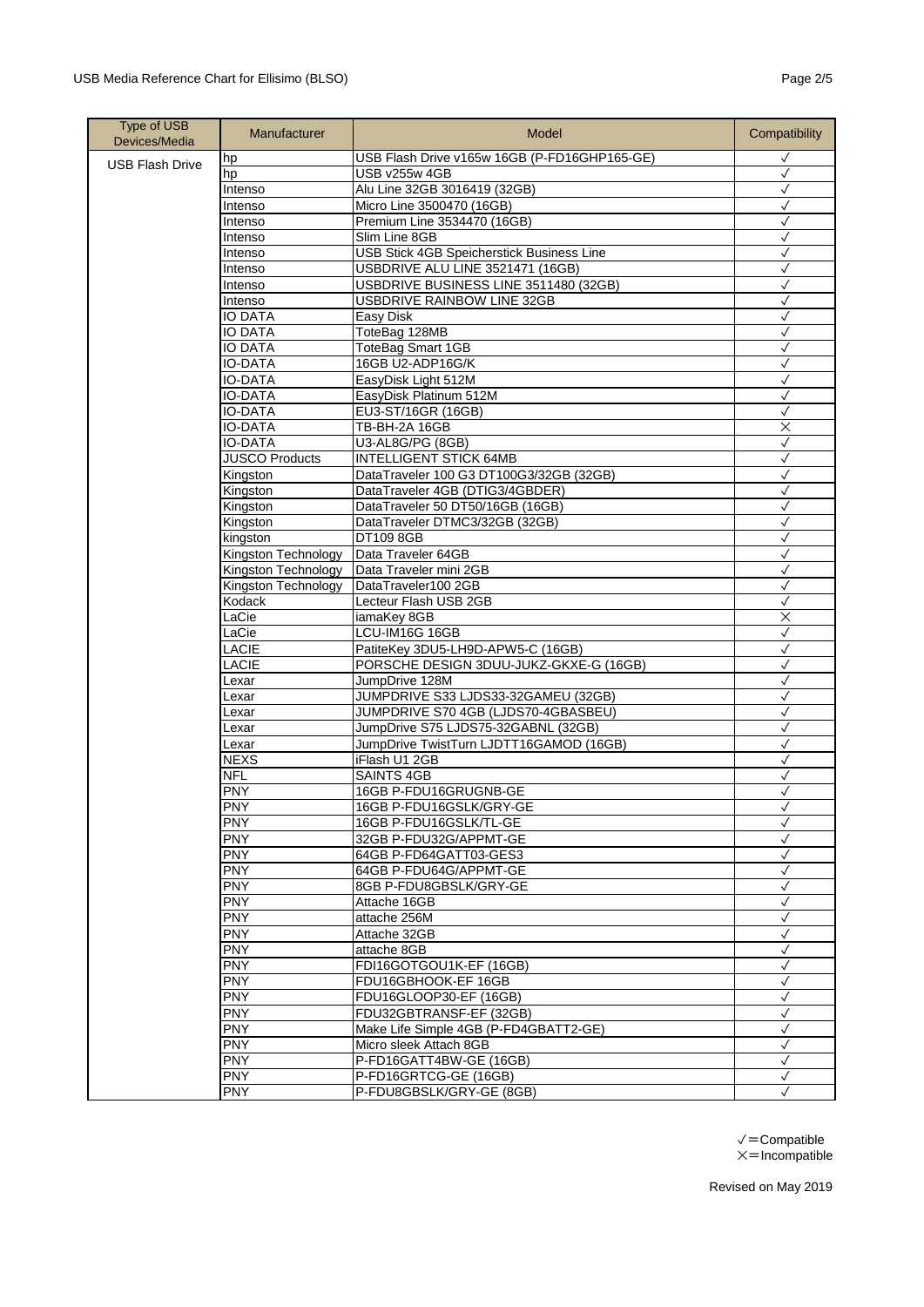| <b>Type of USB</b><br>Devices/Media | Manufacturer         | Model                                                                                       | Compatibility                |
|-------------------------------------|----------------------|---------------------------------------------------------------------------------------------|------------------------------|
| <b>USB Flash Drive</b>              | <b>PNY</b>           | Turbo Attache 4 P-FD16GTBAT4-GE (16GB)                                                      | ✓                            |
|                                     | pqi                  | Intelligent Drive 4GB                                                                       | ✓                            |
|                                     | pqi                  | Intelligent Drive i810                                                                      | $\checkmark$                 |
|                                     | pqi                  | Traveling Disk 16GB (627V-016GR1)                                                           | $\checkmark$                 |
|                                     | pqi                  | <b>Traveling Disk 4GB</b>                                                                   | $\checkmark$                 |
|                                     | princeton            | XiaoJr 2GB                                                                                  | $\checkmark$                 |
|                                     | <b>RIDATA</b>        | 1GB                                                                                         | $\checkmark$                 |
|                                     | SAMSUNG              | USB3.1 Flash Drive BAR Plus MUF-32BE4/EC (32GB)                                             | $\checkmark$                 |
|                                     | SanDisk              | Cruzer 32GB                                                                                 | $\checkmark$                 |
|                                     | SanDisk              | Cruzer 8GB                                                                                  | $\checkmark$                 |
|                                     | SanDisk              | Cruzer crossfire 1.0GB                                                                      | ✓                            |
|                                     | SanDisk              | Cruzer Edge 16GB (SDCZ51-016G-B35)                                                          | $\checkmark$                 |
|                                     | SanDisk              | Cruzer Edge 4GB                                                                             | $\checkmark$                 |
|                                     | SanDisk              | Cruzer Edge 8GB                                                                             | $\checkmark$                 |
|                                     | SanDisk              | Cruzer Fit 32GB (SDCZG33-032G-A11)                                                          | $\checkmark$                 |
|                                     | SanDisk              | Cruzer Fit SDCZ33-016G-J57 (16GB)                                                           |                              |
|                                     | SanDisk              | Cruzer Glide 32GB (DSCZ60-064G-AW46)                                                        | $\checkmark$                 |
|                                     | SanDisk              | Cruzer Glide 64GB (SDCZ60-032G-AW46)                                                        | $\checkmark$<br>$\checkmark$ |
|                                     | SanDisk              | Cruzer Glide SDCZ60-008G (8GB)                                                              |                              |
|                                     | SanDisk              | Cruzer Glide SDCZ60-016G-A46 (16GB)<br>Cruzer Glide USB Flash Drive SDCZ60-032G-AW46 (32GB) | $\checkmark$                 |
|                                     | SanDisk              | Cruzer Micro 128M                                                                           | $\checkmark$<br>$\checkmark$ |
|                                     | SanDisk<br>Sandisk   | Cruzer Micro 16GB                                                                           | $\checkmark$                 |
|                                     | SanDisk              | Cruzer Micro 4.0GB                                                                          | $\checkmark$                 |
|                                     | Sandisk              | Cruzer Micro 8.0GB                                                                          | $\checkmark$                 |
|                                     | SanDisk              | Cruzer mini 128M                                                                            |                              |
|                                     | SanDisk              | Cruzer Switch 80-56-11936-016GB (16GB)                                                      | $\checkmark$                 |
|                                     | SanDisk              | Dual USB Drive 3.0 SDDD2-016G-A (16GB)                                                      | ✓                            |
|                                     | SanDisk              | Extreme USB 3.0 Flash Drive SDCZ80-032G-G46 (32GB)                                          | $\times$                     |
|                                     | SanDisk              | iXpand Flash Drive SDIX30C-032G-GN6NN 32GB                                                  | $\times$                     |
|                                     | SanDisk              | iXpand Flash Drive SDIX30C-128G-GN6NE 128GB                                                 | $\times$                     |
|                                     | SanDisk              | iXpand Flash Drive SDIX30N-064G-GN6NN 64GB                                                  | $\overline{\mathsf{X}}$      |
|                                     | SanDisk              | SanDisk 1GB                                                                                 | $\checkmark$                 |
|                                     | SanDisk              | SURFDRIVE 8GB (SDUFRXSF-008G-AEP)                                                           | $\checkmark$                 |
|                                     | SanDisk              | Ultra 32GB (SDCZ45-032G-U46)                                                                | $\checkmark$                 |
|                                     | SanDisk              | ULTRA Dual Drive USB Type-C SDDDC2-032G-G46 (32GB)                                          | $\checkmark$                 |
|                                     | SanDisk              | ULTRA Dual USB Drive 3.0 SDDD2-032G-A46 (32GB)                                              | $\checkmark$                 |
|                                     | SanDisk              | Ultra Fit SDCZ430-016G (16GB)                                                               | ✓                            |
|                                     | SanDisk              | Ultra Fit SDCZ43-016G-G46 (16GB)                                                            | $\checkmark$                 |
|                                     | SanDisk              | Ultra USB 3.0 Flash Drive SDCZ48-064G-A46R (64GB)                                           | $\checkmark$                 |
|                                     | SanDisk              | Ultra USB 3.0 SDCZ48-016G (16GB)                                                            | $\checkmark$                 |
|                                     | <b>SILICON POWER</b> | Blaze B02 SP032GBUF3B02V1K (32GB)                                                           | $\checkmark$                 |
|                                     | <b>SILICON POWER</b> | HELIOS 101 16GB                                                                             | $\checkmark$                 |
|                                     | <b>SILICON POWER</b> | Jewel J80 SP032GBUF3J80V1T (32GB)                                                           | $\times$                     |
|                                     | <b>SILICON POWER</b> | Marvel M01 32GB                                                                             | $\checkmark$                 |
|                                     | <b>SILICON POWER</b> | ULTIMA 155 8GB                                                                              | $\checkmark$                 |
|                                     | <b>SILICON POWER</b> | ULTIMA II i-SERIES 16GB (SP016GBUF2M01V1K)                                                  | $\checkmark$                 |
|                                     | <b>SILICON POWER</b> | <b>ULTIMA-II 4GB</b>                                                                        | $\checkmark$                 |
|                                     | <b>SILICON POWER</b> | USB3.1 Flash Drive BLAZE B25 SP032GBUF3B25V1K (32GB)                                        | $\checkmark$                 |
|                                     | <b>SILICON POWER</b> | USB3.1 Flash Drive BLAZE B25 SP064GBUF3B25V1W (64GB)                                        | $\checkmark$                 |
|                                     | SONY                 | MICRO VAULT 128M                                                                            | $\checkmark$                 |
|                                     | SONY                 | MICRO VAULT 2GB                                                                             | $\checkmark$                 |
|                                     | SONY                 | MICROVAULT 8GB (USM8GR/BC)                                                                  | $\checkmark$                 |
|                                     | SONY                 | POCKETBIT 4GB (USM4GU L)                                                                    | $\checkmark$                 |
|                                     | SONY                 | POCKETBIT 8GB                                                                               |                              |
|                                     | <b>SONY</b>          | <b>ULTRA BLACK 4GB</b>                                                                      | √                            |
|                                     | SONY                 | USM16GLX RA 16GB                                                                            | $\checkmark$                 |
|                                     | SONY                 | USM64A                                                                                      | $\checkmark$                 |
|                                     | SONY                 | USM8GLX WA 8GB                                                                              | $\checkmark$<br>$\checkmark$ |
|                                     | SUPER TALENT         | USB3.0 Express NST1 ST3U64NST1 (64GB)                                                       |                              |

 $\checkmark =$ Compatible  $\times$ =Incompatible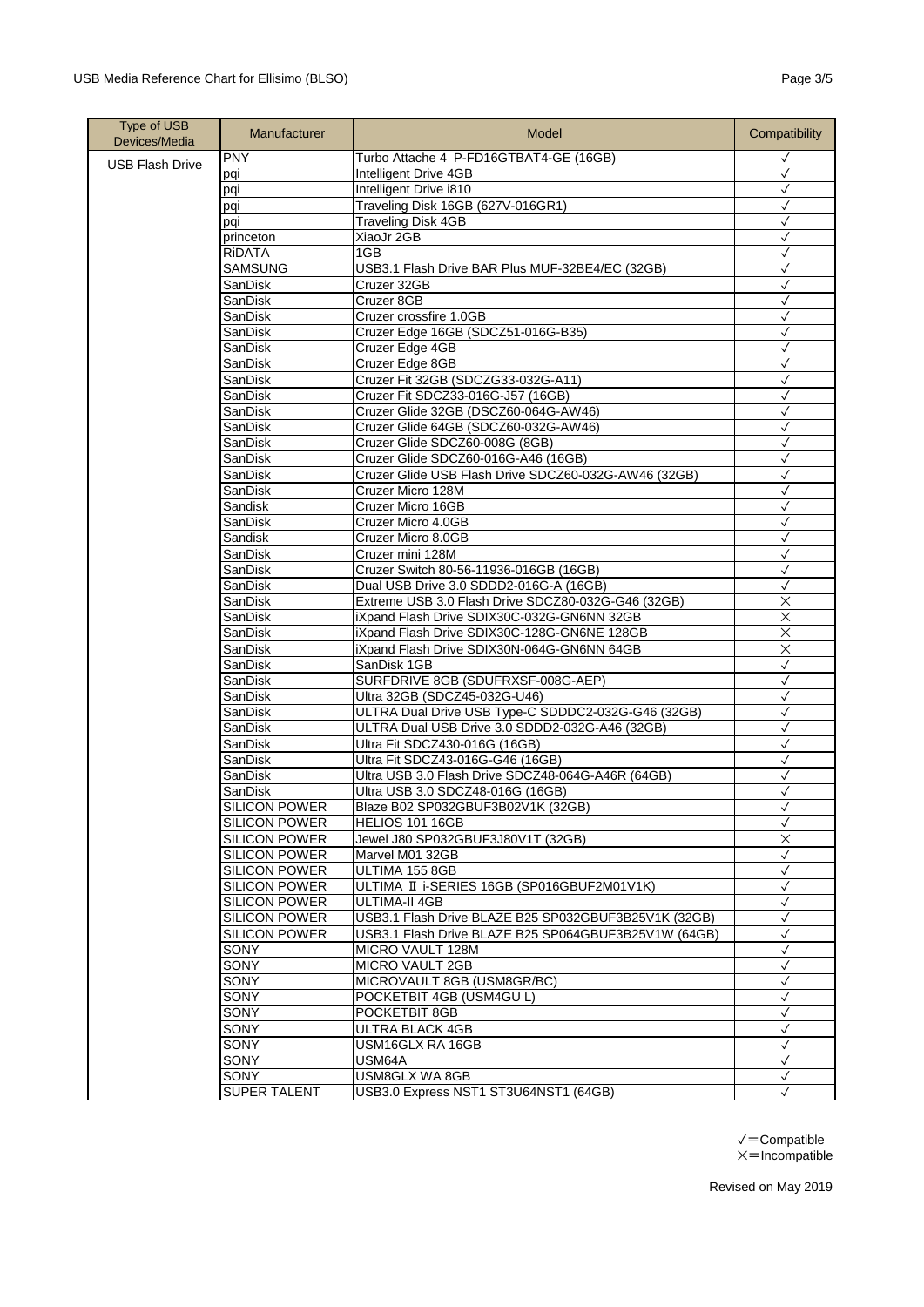| <b>Type of USB</b><br>Devices/Media | Manufacturer        | Model                                              | Compatibility |
|-------------------------------------|---------------------|----------------------------------------------------|---------------|
| <b>USB Flash Drive</b>              | <b>SUPER TALENT</b> | USB3.0 Express ST1-2 ST3U28ES12 (128GB)            | $\checkmark$  |
|                                     | <b>SUPER TALENT</b> | USB3.0 Express ST1-2 ST3U64ES12 (64GB)             | $\checkmark$  |
|                                     | Techno              | 2GB USB-STICK                                      | $\checkmark$  |
|                                     | <b>TOSHIBA</b>      | 16GBTR                                             | $\checkmark$  |
|                                     | TOSHIBA             | TransMemory 2GB                                    | ✓             |
|                                     | TOSHIBA             | TransMemory 32GB (UHYBS-032GH)                     | $\checkmark$  |
|                                     | TOSHIBA             | <b>TransMemory 8GB</b>                             | $\checkmark$  |
|                                     | <b>TOSHIBA</b>      | Transmemory PFU008U-1ACW (8GB)                     | $\checkmark$  |
|                                     | TOSHIBA             | TransMemory PFU016U-1ACW (16GB)                    | $\checkmark$  |
|                                     | <b>TOSHIBA</b>      | TransMemory TNU-C032GK (32GB)                      | $\checkmark$  |
|                                     | <b>TOSHIBA</b>      | TransMemory U401 THN-U401S0160E4 (16GB)            | $\checkmark$  |
|                                     | TOSHIBA             | TransMemory USB3.0 Flash Memory UNB-3B032GW (32GB) | $\checkmark$  |
|                                     | TOSHIBA             | TransMemory-MX THNV64SUZBLACK (64GB)               | $\checkmark$  |
|                                     | TOSHIBA             | U2P-016GT 16GB                                     | $\checkmark$  |
|                                     | Transcend           | JetFlash elite 8GB                                 | $\checkmark$  |
|                                     | Transcend           | JetFlash T3 2GB                                    | $\checkmark$  |
|                                     | Transcend           | JetFlash TS32GJF500 32GB                           | ✓             |
|                                     | Transcend           | JetFlash V30 2GB                                   | $\checkmark$  |
|                                     | Transcend           | JetFlash V60 16GB                                  | $\checkmark$  |
|                                     | Transcend           | JetFlash V60 32GB                                  | $\checkmark$  |
|                                     | Transcend           | JetFlash V60 8GB                                   | ✓             |
|                                     | Transcend           | JetFlash V85 4GB                                   | $\checkmark$  |
|                                     | Transcend           | JetFlash V90 2GB                                   | $\checkmark$  |
|                                     | Transcend           | JF150 1GB                                          | $\checkmark$  |
|                                     | Transcend           | JFV60 32GB                                         | $\checkmark$  |
|                                     | Transcend           | <b>JFV60 8GB</b>                                   | $\checkmark$  |
|                                     | Transcend           | TS8GJF600 8GB                                      | $\checkmark$  |
|                                     | Transcend           | ULTIMATE JetFlash 780 TS32GJF780 (32GB)            | $\checkmark$  |
|                                     | Transcend           | USB Flash Drive 4GB (TS4GJF700)                    | $\times$      |
|                                     | ultron              | <b>BASICDRIVE 4GB</b>                              | $\checkmark$  |
|                                     | ultron              | NANO USB 2.0 Flash Drive 4GB                       | $\checkmark$  |
|                                     | <b>UMAX</b>         | APUS Zoom                                          | $\checkmark$  |
|                                     | Verbatim            | 16GB Go                                            | $\checkmark$  |
|                                     | Verbatim            | 2GB Go                                             | $\checkmark$  |
|                                     | Verbatim            | 8GB Go                                             | $\checkmark$  |
|                                     | Verbatim            | Nano USB Flash Drive 97464 (16GB)                  | $\checkmark$  |
|                                     | Verbatim            | PinStripe USB Drive 49064 (32GB)                   | ✓             |
|                                     | Verbatim            | PinStripe USB Drive 8GB                            | $\checkmark$  |
|                                     | Verbatim            | V3 USB 3.0 Flash Drive 49173 (32GB)                | $\checkmark$  |
|                                     | works               | works 2GB                                          | $\checkmark$  |

✓=Compatible  $\times$ =Incompatible